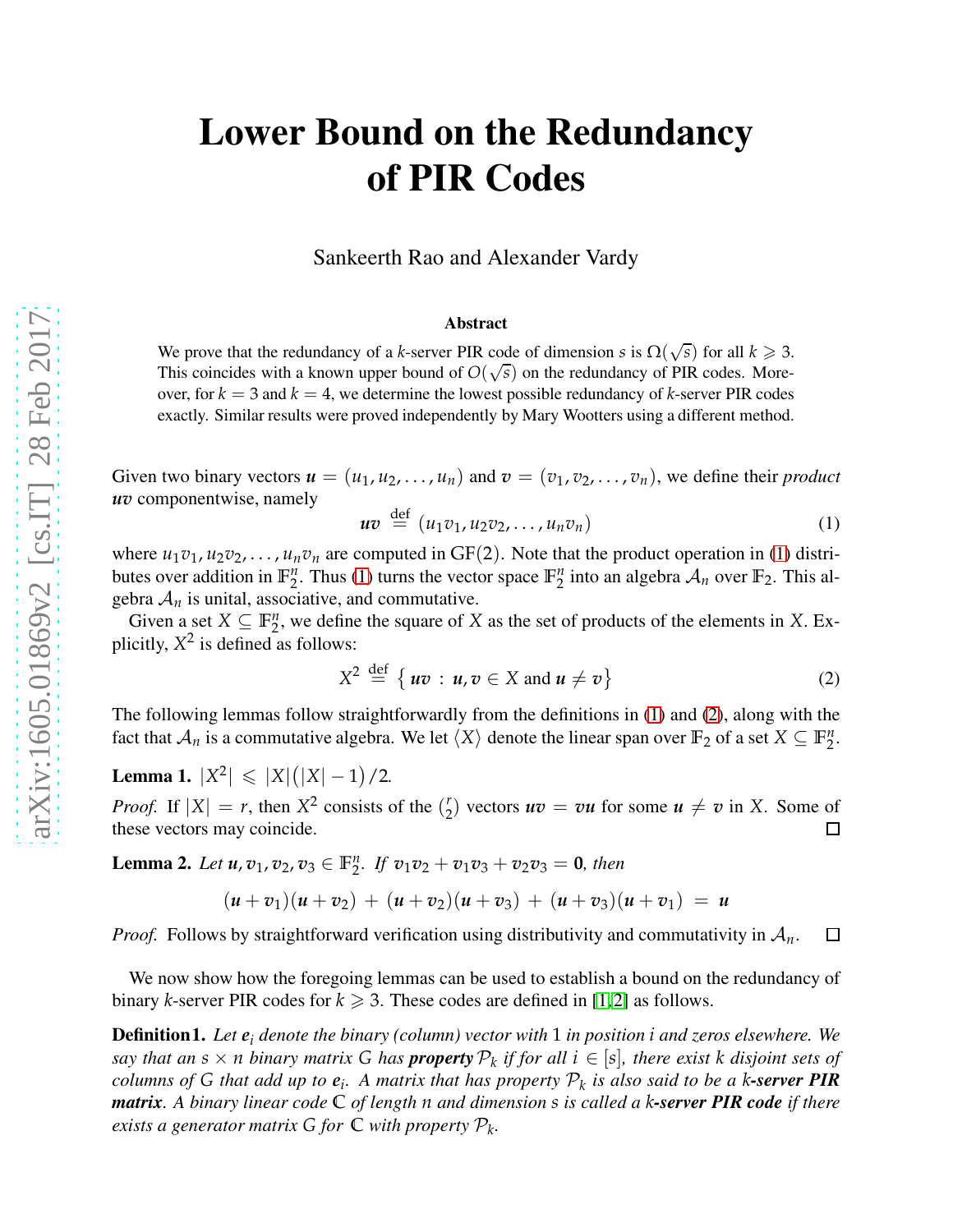For much more on *k*-server PIR codes and their applications in reducing the storage overhead of private information retrieval, see [\[1,](#page-2-0)[2\]](#page-2-1). In particular, it is shown in [\[2\]](#page-2-1) that, given a *k*-server PIR code of length  $s + r$  and dimension *s*, the storage overhead of *any* linear *k*-server PIR protocol can be reduced from *k* to  $(s + r)/s$ . Moreover, for every fixed *k*, there exist *k*-server PIR codes whose rate (and, hence, storage overhead) approaches 1 as their dimension *s* grows. However, exactly *how fast* the resulting storage overhead tends to 1 as  $s \to \infty$  was heretofore unknown. For every fixed *k*, Fazeli, Vardy, and Yaakobi [\[1,](#page-2-0)[2\]](#page-2-1) construct *k*-server PIR codes with redundancy *r* bounded by  $r \leq k\sqrt{s}(1+o(1))$ . But the question of whether codes with even smaller redundancy exist was left open in [\[1,](#page-2-0)[2\]](#page-2-1). The following theorem shows that the redundancy  $O(\sqrt{s})$  of the codes constructed in [\[1,](#page-2-0)[2\]](#page-2-1) is asymptotically optimal.

<span id="page-1-4"></span>**Theorem 3.** Let  $\mathbb C$  be a 3-server PIR code of length *n* and dimension *s*. Let  $r = n - s$  denote the *redundancy of*  $\mathbb{C}$ *. Then*  $r(r-1) \geq 2s$ *.* 

*Proof.* Let *G* be an  $s \times n$  generator matrix for C with property  $P_3$ , and let  $x_1, x_2, \ldots, x_n$  denote the columns of *G*. By definition, for each  $i \in [s]$ , there exist 3 disjoint subsets of  $\{x_1, x_2, \ldots, x_n\}$  that add up to  $e_i$ . Let  $R_1, R_2, R_3 \subset [n]$  denote the corresponding sets of indices. Then we can write

<span id="page-1-0"></span>
$$
e_i = \sum_{j \in R_1} x_j = \sum_{j \in R_2} x_j = \sum_{j \in R_3} x_j \tag{3}
$$

It is easy to see from Definition [1](#page-0-2) that *G* has full column rank. Hence some *s* columns of *G* are linearly independent, and we assume w.l.o.g. that these are the first *s* columns. Consequently, there exists a nonsingular  $s \times s$  matrix A such that

<span id="page-1-3"></span>
$$
G' \stackrel{\text{def}}{=} AG = [I_s | P]
$$
 (4)

where  $I_s$  is the  $s \times s$  identity matrix and *P* is an  $s \times r$  matrix. Let  $x'_1, x'_2, \ldots, x'_n$  denote the columns of *G'*, with  $x'_j = e_j$  for  $j = 1, 2, ..., s$ . Then it follows from [\(3\)](#page-1-0) that

<span id="page-1-1"></span>
$$
a_i = \sum_{j \in R_1} x'_j = \sum_{j \in R_2} x'_j = \sum_{j \in R_3} x'_j \tag{5}
$$

where  $a_1, a_2, \ldots, a_s$  are the columns of *A*. Note that dim  $\langle a_1, a_2, \ldots, a_s \rangle = s$ , since the matrix *A* is nonsingular. Let us now further define

$$
S_1 = R_1 \cap [s], \qquad S_2 = R_2 \cap [s], \qquad S_3 = R_3 \cap [s]
$$
 (6)

$$
T_1 = R_1 \cap ([n] \setminus [s]), \qquad T_2 = R_2 \cap ([n] \setminus [s]), \qquad T_3 = R_3 \cap ([n] \setminus [s]) \qquad (7)
$$

$$
v_1 = \sum_{j \in S_1} x'_j = \sum_{j \in S_1} e_j \qquad v_2 = \sum_{j \in S_2} x'_j = \sum_{j \in S_2} e_j \qquad v_3 = \sum_{j \in S_3} x'_j = \sum_{j \in S_3} e_j \qquad (8)
$$

With this notation, we can rewrite  $(5)$  as follows:

<span id="page-1-2"></span>
$$
a_i + v_1 = \sum_{j \in T_1} x'_j \qquad a_i + v_2 = \sum_{j \in T_2} x'_j \qquad a_i + v_3 = \sum_{j \in T_3} x'_j \qquad (9)
$$

Finally, let us define  $X\stackrel{{\rm def}}{=} \{x'_{s+1},x'_{s+2},\ldots,x'_n\}$ . Then it follows from [\(9\)](#page-1-2) that  $a_i+v_1, a_i+v_2,$  and  $a_i + v_3$  belong to  $\langle X \rangle$ . We are now ready to use Lemmas [1](#page-0-3) and [2](#page-0-4) in order to complete the proof.